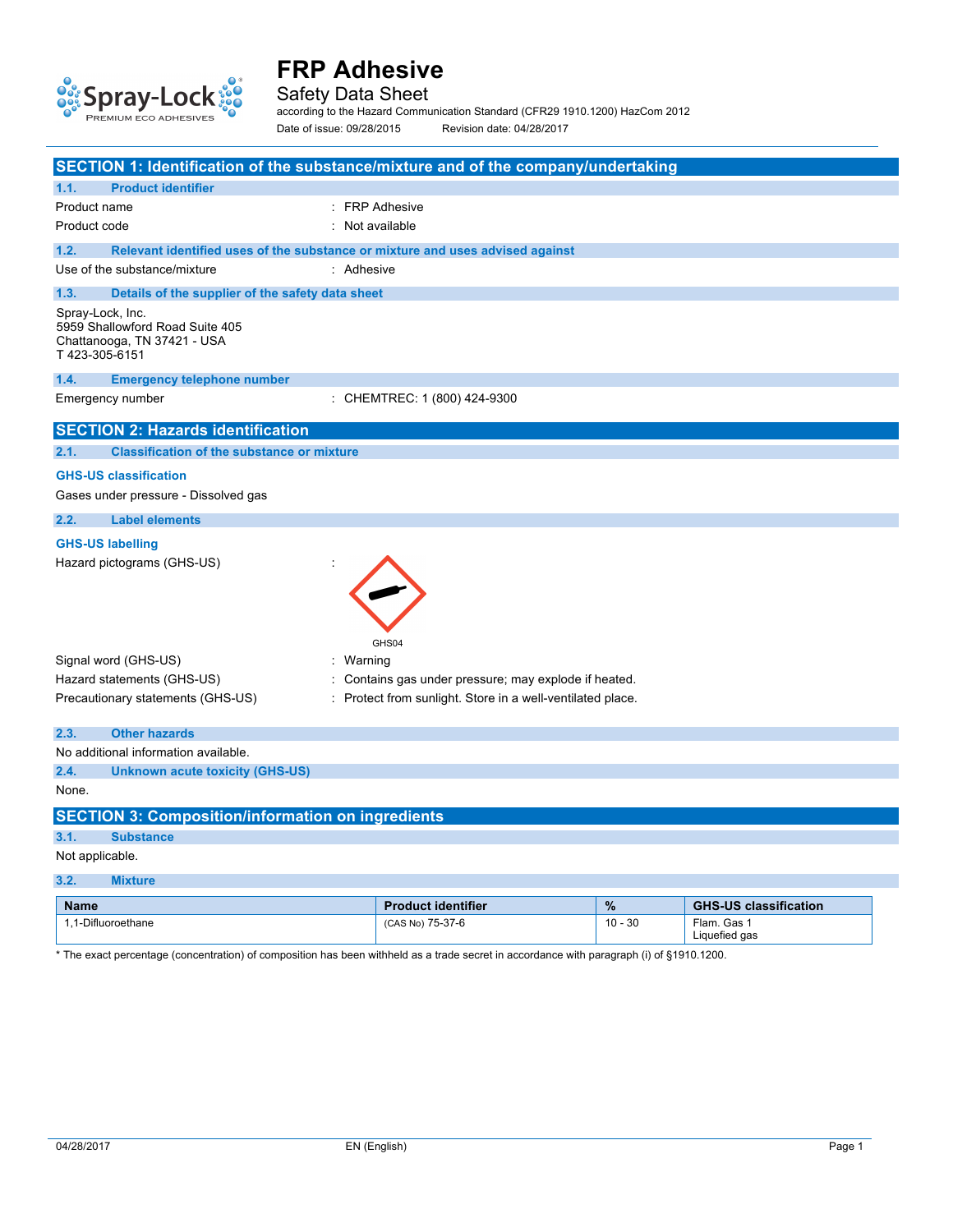## Safety Data Sheet

 $\frac{1}{100}$  Standard (CED20 1010 1200) HazCom 2012

| according to the Hazard Communication Standard (CFR29 1910.1200) HazCom 2012 |                                                                                                                                                                                                                  |
|------------------------------------------------------------------------------|------------------------------------------------------------------------------------------------------------------------------------------------------------------------------------------------------------------|
| <b>SECTION 4: First aid measures</b>                                         |                                                                                                                                                                                                                  |
| <b>Description of first aid measures</b><br>4.1.                             |                                                                                                                                                                                                                  |
| First-aid measures after inhalation                                          | : If inhaled, remove to fresh air. If not breathing, give artificial respiration. If breathing is difficult,<br>give oxygen. Get medical advice/attention if you feel unwell.                                    |
| First-aid measures after skin contact                                        | : In case of contact, immediately flush skin with plenty of water. Call a physician if irritation<br>develops and persists.                                                                                      |
| First-aid measures after eye contact                                         | : In case of contact, immediately flush eyes with plenty of water. Remove contact lenses, if worn.<br>If irritation persists, get medical attention.                                                             |
| First-aid measures after ingestion                                           | : If swallowed, do NOT induce vomiting unless directed to do so by medical personnel. Never give<br>anything by mouth to an unconscious person. Get medical advice/attention if you feel unwell.                 |
| 4.2.<br>Most important symptoms and effects, both acute and delayed          |                                                                                                                                                                                                                  |
| Symptoms/injuries after inhalation                                           | : May cause respiratory tract irritation.                                                                                                                                                                        |
| Symptoms/injuries after skin contact                                         | May cause skin irritation. Symptoms may include redness, drying, defatting and cracking of the skin.                                                                                                             |
| Symptoms/injuries after eye contact                                          | May cause eye irritation. Symptoms may include discomfort or pain, excess blinking and tear<br>production, with possible redness and swelling.                                                                   |
| Symptoms/injuries after ingestion                                            | Not a normal route of exposure. May be harmful if swallowed. May cause stomach distress,<br>nausea or vomiting.                                                                                                  |
| 4.3.                                                                         | Indication of any immediate medical attention and special treatment needed                                                                                                                                       |
|                                                                              | Symptoms may not appear immediately. In case of accident or if you feel unwell, seek medical advice immediately (show the label or SDS where possible).                                                          |
| <b>SECTION 5: Firefighting measures</b>                                      |                                                                                                                                                                                                                  |
| 5.1.<br><b>Extinguishing media</b>                                           |                                                                                                                                                                                                                  |
| Suitable extinguishing media                                                 | : Powder, water spray, foam, carbon dioxide.                                                                                                                                                                     |
| Unsuitable extinguishing media                                               | : None known.                                                                                                                                                                                                    |
| 5.2.<br>Special hazards arising from the substance or mixture                |                                                                                                                                                                                                                  |
| Fire hazard                                                                  | : Products of combustion may include, and are not limited to: oxides of carbon.                                                                                                                                  |
| 5.3.<br><b>Advice for firefighters</b>                                       |                                                                                                                                                                                                                  |
| Protection during firefighting                                               | Containers may explode when heated. Keep upwind of fire. Wear full fire fighting turn-out gear (full<br>Bunker gear) and respiratory protection (SCBA). Use water spray to keep fire-exposed<br>containers cool. |
| <b>SECTION 6: Accidental release measures</b>                                |                                                                                                                                                                                                                  |
| 6.1.<br>Personal precautions, protective equipment and emergency procedures  |                                                                                                                                                                                                                  |
| General measures                                                             | : Use personal protection recommended in Section 8. Isolate the hazard area and deny entry to                                                                                                                    |

|                 |                                                      | unnecessary and unprotected personnel. Eliminate sources of ignition. Ruptured cylinders may rocket.                                                                                                                          |
|-----------------|------------------------------------------------------|-------------------------------------------------------------------------------------------------------------------------------------------------------------------------------------------------------------------------------|
| 6.2.            | Methods and material for containment and cleaning up |                                                                                                                                                                                                                               |
| For containment |                                                      | : Contain and/or absorb spill with inert material (e.g. sand, vermiculite), then place in a suitable<br>container. Do not flush to sewer or allow to enter waterways. Use appropriate Personal<br>Protective Equipment (PPE). |
|                 | Methods for cleaning up                              | : Scoop up material and place in a disposal container. Provide ventilation.                                                                                                                                                   |
| 6.3.            | <b>Reference to other sections</b>                   |                                                                                                                                                                                                                               |

See section 8 for further information on protective clothing and equipment and section 13 for advice on waste disposal.

|                    | <b>SECTION 7: Handling and storage</b>                       |                                                                                                                                                                                                                                                                                                                              |
|--------------------|--------------------------------------------------------------|------------------------------------------------------------------------------------------------------------------------------------------------------------------------------------------------------------------------------------------------------------------------------------------------------------------------------|
| 7.1.               | <b>Precautions for safe handling</b>                         |                                                                                                                                                                                                                                                                                                                              |
|                    | Precautions for safe handling                                | : Keep away from sources of ignition. - No smoking. Avoid contact with skin and eyes. Avoid<br>breathing vapour or mist. Do not swallow. Pressurized container: protect from sunlight and do<br>not expose to temperatures exceeding 50 °C. Do not pierce or burn, even after use. When<br>using do not eat, drink or smoke. |
| Hygiene measures   |                                                              | : Launder contaminated clothing before reuse. Wash hands before eating, drinking, or smoking.                                                                                                                                                                                                                                |
| 7.2.               | Conditions for safe storage, including any incompatibilities |                                                                                                                                                                                                                                                                                                                              |
| Storage conditions |                                                              | : Keep locked up and out of reach of children. Keep from freezing. Store away from direct sunlight<br>or other heat sources. Store in dry, cool, well-ventilated area.                                                                                                                                                       |
| 7.3.               | <b>Specific end use(s)</b>                                   |                                                                                                                                                                                                                                                                                                                              |
| Not available.     |                                                              |                                                                                                                                                                                                                                                                                                                              |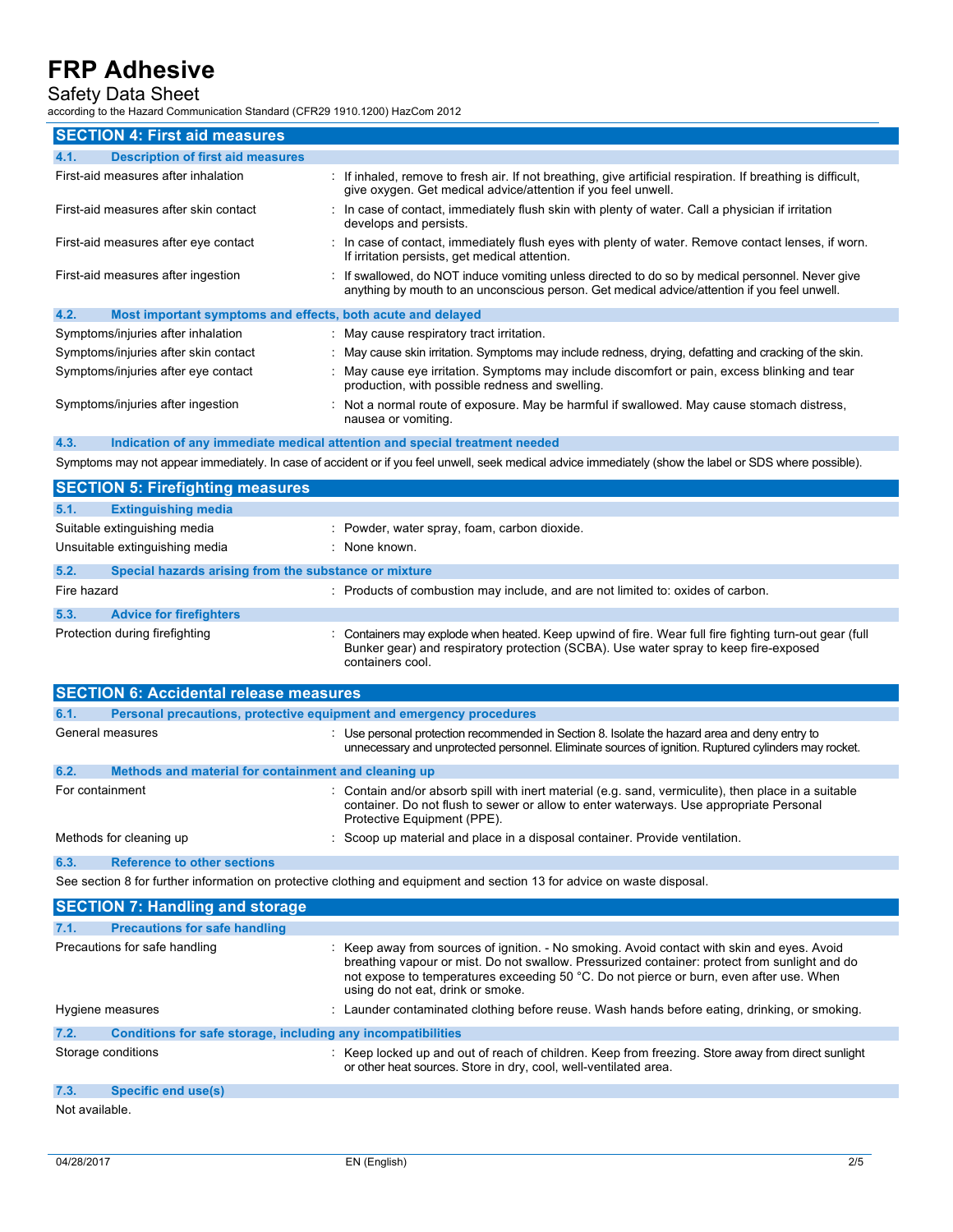## Safety Data Sheet

according to the Hazard Communication Standard (CFR29 1910.1200) HazCom 2012

| <b>SECTION 8: Exposure controls/personal protection</b> |                |  |  |
|---------------------------------------------------------|----------------|--|--|
| 8.1.<br><b>Control parameters</b>                       |                |  |  |
| 1,1-Difluoroethane (75-37-6)                            |                |  |  |
| <b>ACGIH</b>                                            | Not applicable |  |  |
| <b>OSHA</b>                                             | Not applicable |  |  |
|                                                         |                |  |  |
| 8.2.<br><b>Exposure controls</b>                        |                |  |  |

| Appropriate engineering controls | : Use ventilation adequate to keep exposures (airborne levels of dust, fume, vapor, etc.) below<br>recommended exposure limits.                                                                                                                  |
|----------------------------------|--------------------------------------------------------------------------------------------------------------------------------------------------------------------------------------------------------------------------------------------------|
| Hand protection                  | : Wear suitable gloves.                                                                                                                                                                                                                          |
| Eye protection                   | : Safety glasses or goggles are recommended when using product.                                                                                                                                                                                  |
| Skin and body protection         | : Wear suitable protective clothing.                                                                                                                                                                                                             |
| Respiratory protection           | : In case of insufficient ventilation, wear suitable respiratory equipment. Respirator selection<br>must be based on known or anticipated exposure levels, the hazards of the product and the<br>safe working limits of the selected respirator. |
| Environmental exposure controls  | : Maintain levels below Community environmental protection thresholds.                                                                                                                                                                           |
| Other information                | Do not eat, smoke or drink where material is handled, processed or stored. Wash hands carefully<br>before eating or smoking. Handle according to established industrial hygiene and safety practices.                                            |

| <b>SECTION 9: Physical and chemical properties</b>            |                          |  |  |
|---------------------------------------------------------------|--------------------------|--|--|
| Information on basic physical and chemical properties<br>9.1. |                          |  |  |
| Physical state                                                | : Gas/Pressurized Liquid |  |  |
| Appearance                                                    | : Clear                  |  |  |
| Color                                                         | : White                  |  |  |
| Odor                                                          | Sweet                    |  |  |
| Odor threshold                                                | No data available        |  |  |
| pH                                                            | $: 5.5 - 7.5$            |  |  |
| Relative evaporation rate (butylacetate=1)                    | : No data available      |  |  |
| Melting point                                                 | No data available        |  |  |
| Freezing point                                                | No data available        |  |  |
| Boiling point                                                 | No data available        |  |  |
| Flash point                                                   | No data available        |  |  |
| Auto-ignition temperature                                     | No data available        |  |  |
| Decomposition temperature                                     | No data available        |  |  |
| Flammability (solid, gas)                                     | Not flammable            |  |  |
| Vapor pressure                                                | No data available        |  |  |
| Relative vapor density at 20 °C                               | : $> 1$ (Air = 1)        |  |  |
| Relative density                                              | : 1.03                   |  |  |
| Solubility                                                    | Miscible                 |  |  |
| Partition coefficient: n-octanol/water                        | No data available        |  |  |
| Log Kow                                                       | No data available        |  |  |
| Viscosity, kinematic                                          | No data available        |  |  |
| Viscosity, dynamic                                            | No data available        |  |  |
| <b>Explosive properties</b>                                   | No data available        |  |  |
| Oxidising properties                                          | No data available        |  |  |
| <b>Explosive limits</b>                                       | : No data available      |  |  |
| 9.2.<br><b>Other information</b>                              |                          |  |  |

No additional information available.

### **SECTION 10: Stability and reactivity**

#### **10.1. Reactivity**

No dangerous reaction known under conditions of normal use.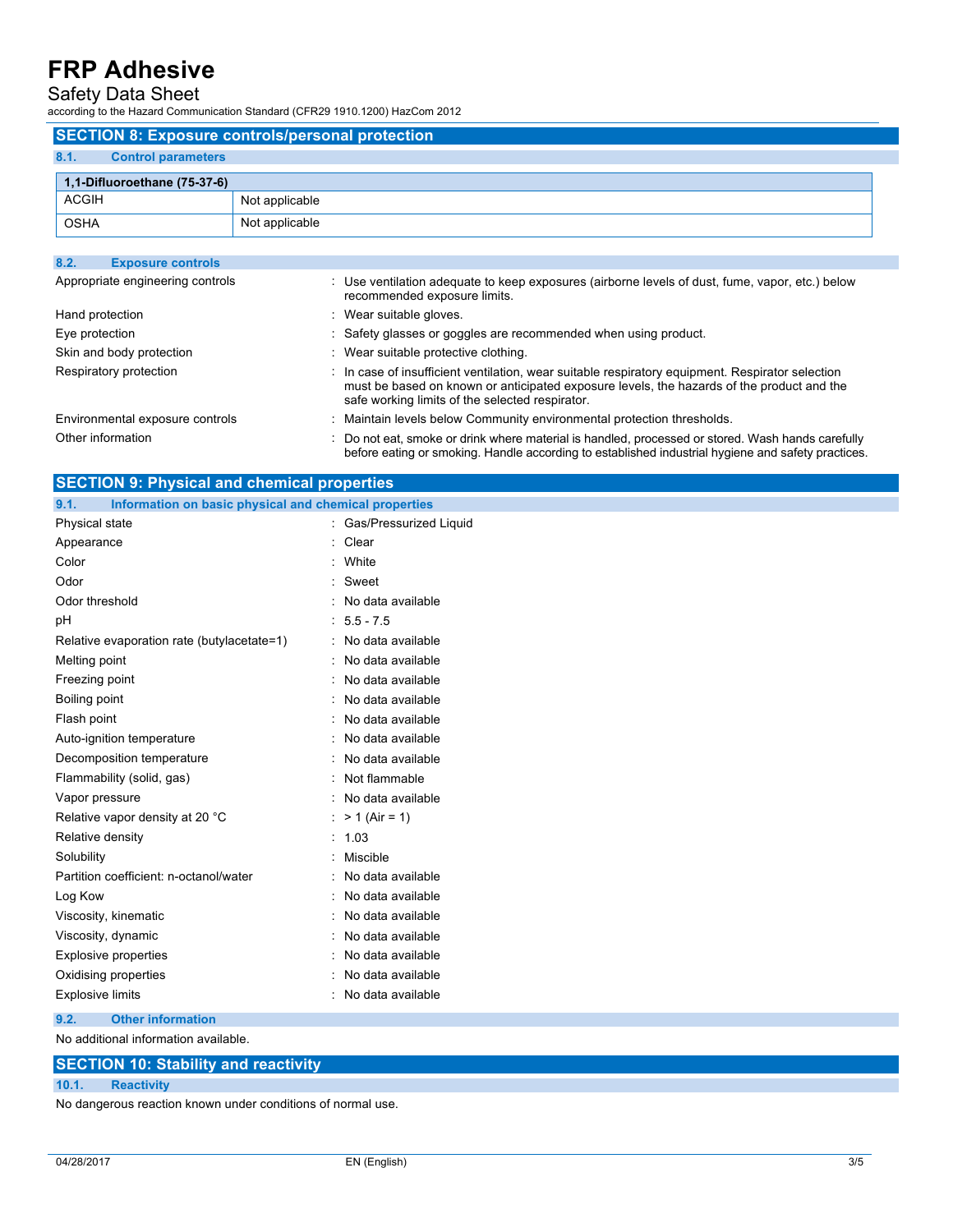### Safety Data Sheet

according to the Hazard Communication Standard (CFR29 1910.1200) HazCom 2012

#### **10.2. Chemical stability**

Stable under normal storage conditions. Contents under pressure. Container may explode if heated. Do not puncture. Do not burn. Keep in a cool place.

#### **10.3. Possibility of hazardous reactions**

No dangerous reaction known under conditions of normal use.

#### **10.4. Conditions to avoid**

Heat. Incompatible materials. Sources of ignition.

#### **10.5. Incompatible materials**

Oxidizers. Nitrates. Chlorine bleach.

#### **10.6. Hazardous decomposition products**

May include, and are not limited to: oxides of carbon.

| <b>SECTION 11: Toxicological information</b>       |                                                                                                        |
|----------------------------------------------------|--------------------------------------------------------------------------------------------------------|
| 11.1.<br>Information on toxicological effects      |                                                                                                        |
| Acute toxicity                                     | : Not classified.                                                                                      |
| <b>FRP Adhesive</b>                                |                                                                                                        |
| LD50 oral rat                                      | > 2000 mg/kg                                                                                           |
| LD50 dermal rat                                    | No data available                                                                                      |
| LC50 inhalation rat                                | No data available                                                                                      |
| 1,1-Difluoroethane (75-37-6)                       |                                                                                                        |
| LC50 inhalation mouse                              | 977 g/m <sup>3</sup> /2h                                                                               |
| Skin corrosion/irritation                          | Based on available data, the classification criteria are not met.                                      |
| Serious eye damage/irritation                      | Based on available data, the classification criteria are not met.                                      |
| Respiratory or skin sensitisation                  | Based on available data, the classification criteria are not met.                                      |
| Germ cell mutagenicity                             | Based on available data, the classification criteria are not met.                                      |
| Carcinogenicity                                    | Based on available data, the classification criteria are not met.                                      |
| Reproductive toxicity                              | Based on available data, the classification criteria are not met.                                      |
| Specific target organ toxicity (single exposure)   | : Based on available data, the classification criteria are not met.                                    |
| Specific target organ toxicity (repeated exposure) | Based on available data, the classification criteria are not met.                                      |
| Aspiration hazard                                  | Based on available data, the classification criteria are not met.                                      |
| Symptoms/injuries after inhalation                 | May cause respiratory tract irritation.                                                                |
| Symptoms/injuries after skin contact               | : May cause skin irritation. Symptoms may include redness, drying, defatting and cracking of the skin. |

#### Symptoms/injuries after eye contact : May cause eye irritation. Symptoms may include discomfort or pain, excess blinking and tear production, with possible redness and swelling.

Symptoms/injuries after ingestion : Not a normal route of exposure.

### **SECTION 12: Ecological information 12.1. Toxicity**

Ecology - general **Ecology** - general interests in the aquatic environment.

## **12.2. Persistence and degradability FRP Adhesive** Persistence and degradability Not established. **12.3. Bioaccumulative potential FRP Adhesive** Bioaccumulative potential Not established. **12.4. Mobility in soil** No additional information available. **12.5. Other adverse effects** Effect on the global warming : No known ecological damage caused by this product.